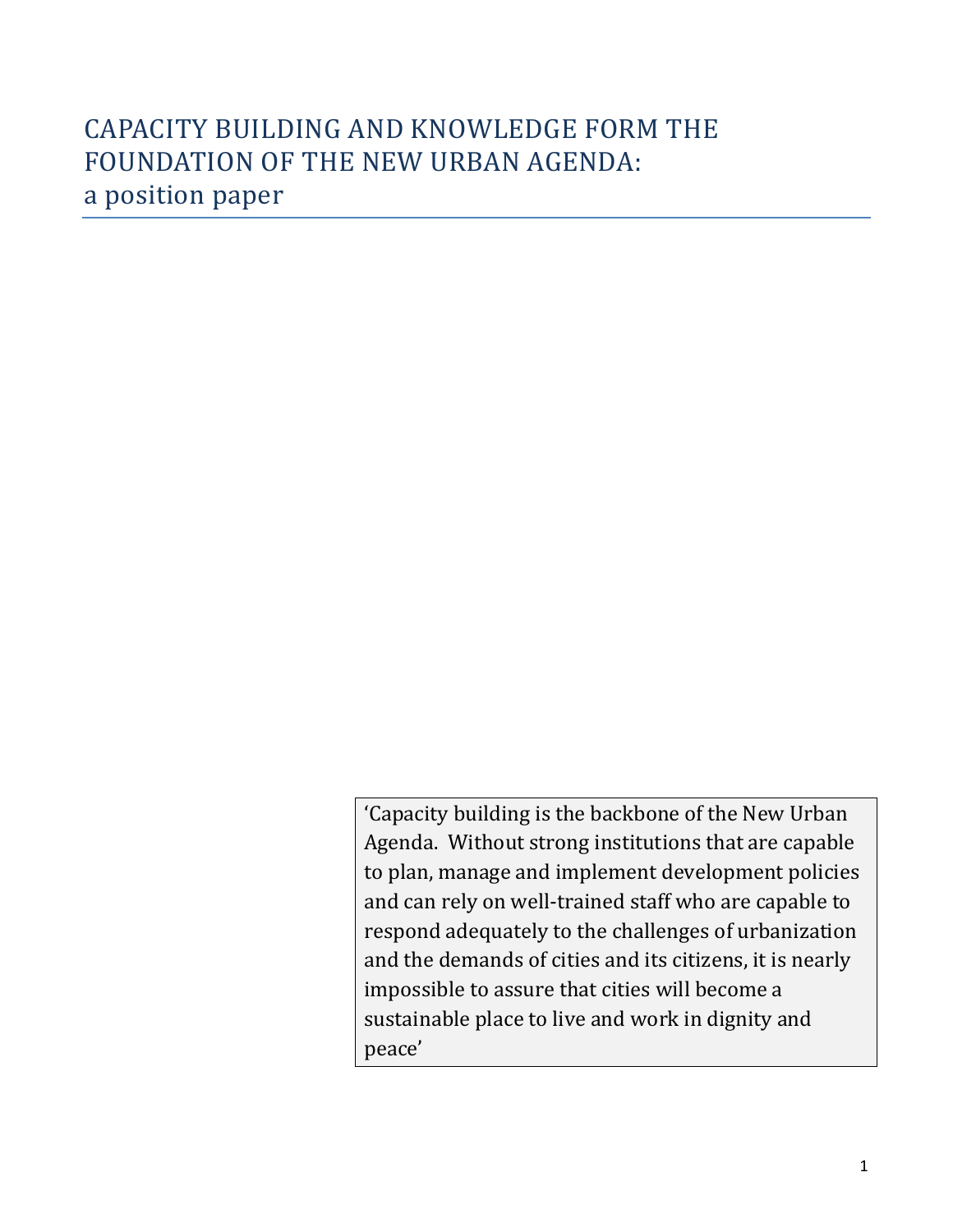## CAPACITY BUILDING AND KNOWLEDGE FORM THE FOUNDATION OF THE NEW URBAN  $AGENDA<sup>1</sup>$ : a position paper

# **Contents**

| 4.1. Capacity building is integrated into the implementation arrangements of the New Urban Agenda and                                                                                                             |
|-------------------------------------------------------------------------------------------------------------------------------------------------------------------------------------------------------------------|
| 4.2. Capacity building to support evidence-based policy making and implementation  11                                                                                                                             |
| 4.3. Partnerships amongst knowledge-based institutions and capacity building organizations must be                                                                                                                |
| 4.4. New Curricula for the creation of a new generation of urban practitioners should be supported by the                                                                                                         |
| 4.5. As means of implementation, the New Urban Agenda should adopt innovative and transformative<br>capacity building strategies to establish the institutional and human resources basis for its implementation. |
| 4.6. The New Urban Agenda should promote a global capacity building program targeting different urban                                                                                                             |
| 4.7. Capacity building must be part and parcel of policy making and implementation in the New Urban                                                                                                               |
| 4.8. Capacity building should be result-based and be assessed and monitored in order to anticipate the                                                                                                            |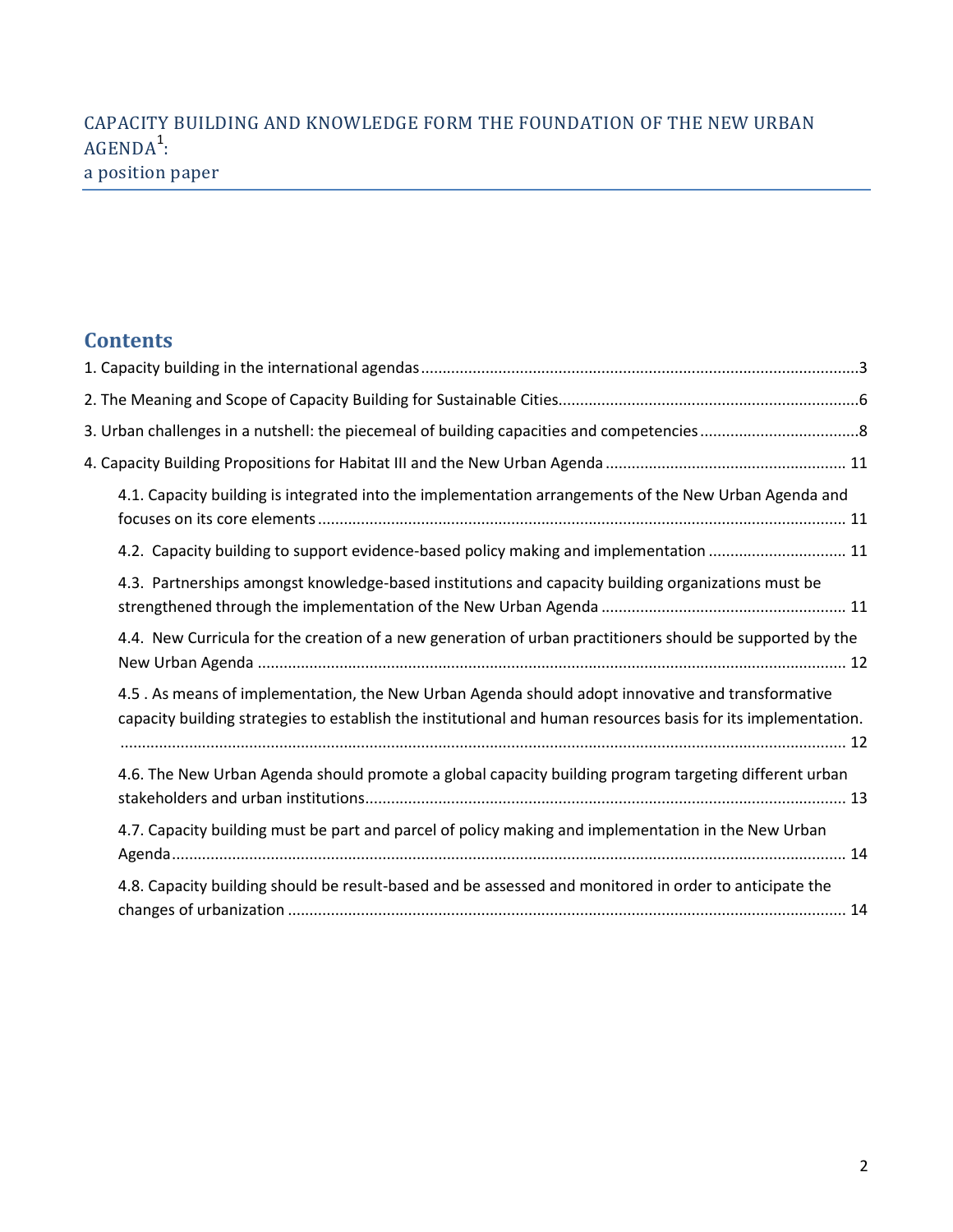# <span id="page-2-0"></span>**1. Capacity building in the international agendas**

The capacity of institutions and individuals is central for the success of any transformative policy. Strengthening the institutional capacity of national and local governments was considered essential for the achievement of the commitments and actions towards sustainable cities that were outlined in the Agenda 21, the Habitat Agenda<sup>2</sup> and the Third United Nations Conference on Environment and Development, Rio+20 Conference, expressed in the document 'The Future We Want'3. According to OECD, capacity development is a fundamental component of development and aid effectiveness and a key element in achieving the Millennium Development Goals (MDGs)<sup>4</sup>

The Paris Declaration on Aid Effectiveness (2005) and the Bogota Declaration on South-South Cooperation and Capacity Development (2010) had already recognized that 'the capacity to plan, manage, implement, and account for results of policies and programmes, is critical for achieving development objectives' <sup>5</sup>. In fact **capacity building is regarded as one of the five distinctive features of south-south cooperation**6, strengthening south-south learning in all phases of development through sharing of experiences, knowledge exchange and technology transfer.

The recognition of knowledge exchange and the interchange of best practices as a way to absorb lessons learned in the advance of policies is a major breakthrough in the capacity development agenda. Much of the innovations in cities and local governments can be accredited to the increasing accessibility to knowledge and information, dissemination of best practices and multiple forms of exchange of experiences and local capacity development. Innovations and urban solutions are also drawn from different forms of endogenous capacity building processes led by external providers of training, education and capacity building services. Innovative and transformative leadership that drives policy changes and urban innovations is closely associated with different forms of capacity building and institutional development.

The commitments on capacity building and institutional development spelled out in the Habitat Agenda (1996), specifically its paragraphs 177 to 193, reassured that governments would adopt capacity building strategies at national and local levels to create the basic conditions to foster broad-based civic participation in human settlements development, improve land delivery for housing and sustainable urban development and improve the liveability and sustainability of the built environment7. **Capacity building was indeed one of the five pillars of the Habitat Agenda adopted at the Habitat II Conference in 1996.**

**Emphasis on capacity building is not new**. The outcomes of both Habitat I and Habitat II conferences, the United Nations Conferences on Human Settlements, stressed the importance of capacity building. In particular, the Vancouver Declaration on Human Settlements of 1976 stated in recommendation F.7 that "in most countries, the lack of adequate knowledge, skills and progressive resources is a serious constraint on the implementation of human settlement policies and programmes" . Furthermore, the Vancouver Declaration recommended that "the development of research capabilities, and the acquisition and dissemination of knowledge and information on human settlements should receive a high priority as an integral part of the settlement process".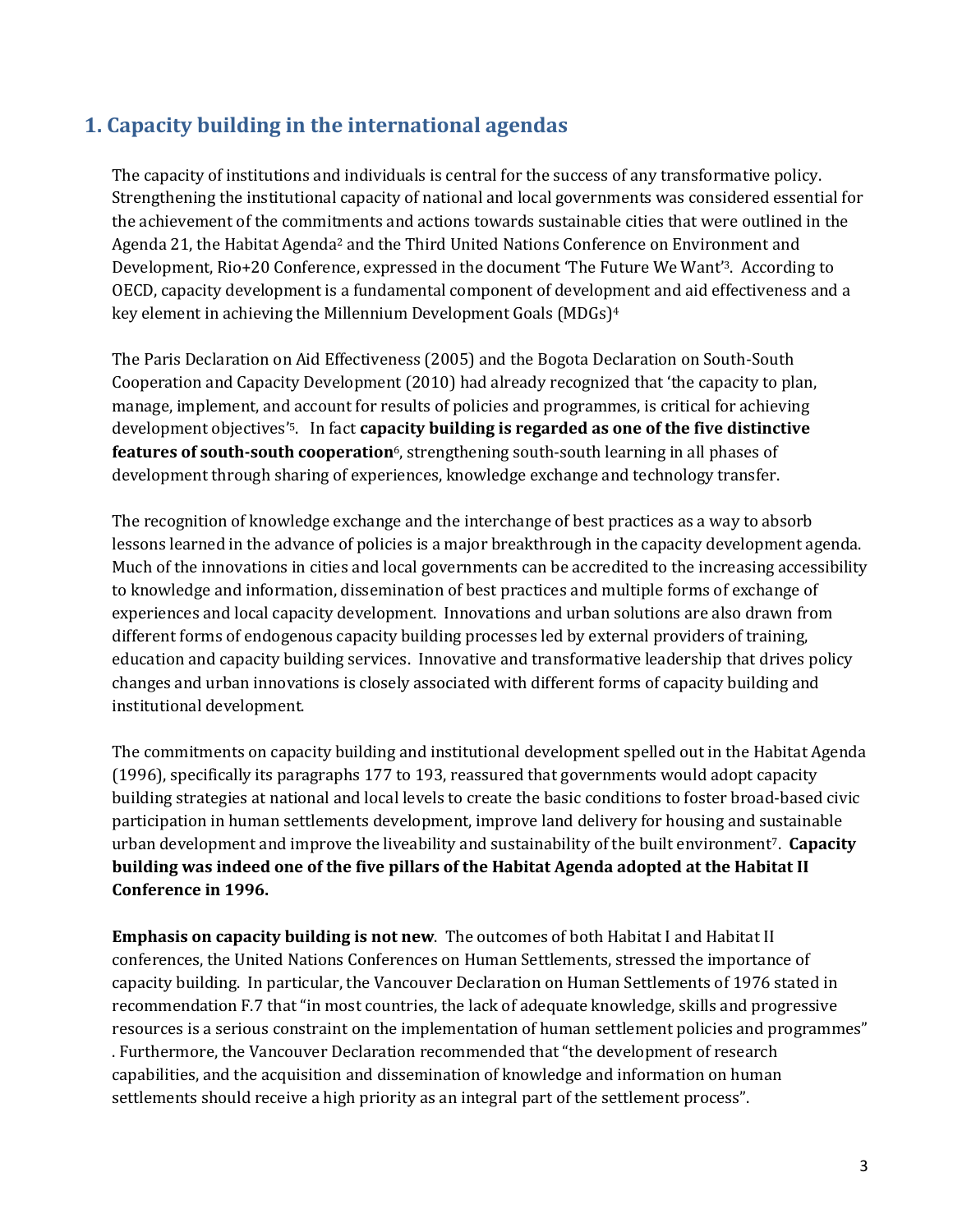The Habitat Agenda adopted by the Habitat II Conference in Istanbul (1996) further emphasized the importance of capacity building. Section D of the Global Plan of Action of the Istanbul Declaration focuses on capacity building and institutional development. As mentioned above, the Habitat Agenda stressed that **capacity-building and institutional development strategies must form an integral part of human settlements development policies at all levels of government**. Over and over several United Nations conferences have emphasized the need and the fundamental role of capacity building in improving the living conditions in the world.

The 'Future We Want' Declaration of Rio+20 United Nations Conference on Sustainable Development in 2012 gave a strong mandate to capacity building, as did the Decade of Education for Sustainable Development. The Global Action Programme on Education for Sustainable Development identified concrete strategies for achieving education for a sustainable future. The 2011 UNESCO Recommendation on the Historic Urban Landscape dedicates a full section on 'capacity-building, research, information and communication'.

The 2030 Agenda for Sustainable Development has capacity building, education and awareness integrated into a number of the different Goals. In addition, the Goal 17 on strengthening the means of implementation and revitalizing the Global Partnership for Sustainable Development, calls for enhancing "**international support for implementing effective and targeted capacity-building in developing countries to support national plans to implement all the Sustainable Development Goals, including through North-South, South-South and triangular cooperation**" . The Goal 4 on ensuring "inclusive and equitable quality education" and promoting "lifelong learning opportunities for all" is also very relevant to capacity building, in particular Goal 4.7 on ensuring that "all learners acquire the knowledge and skills needed to promote sustainable development".

The New Urban Agenda is currently being defined. The debates, issue and policy papers already indicated that it will shape the course and form of urbanization in the world for decades to come if fully adopted and implemented by cities and national governments. This is the unique opportunity to reaffirm the need to adopt capacity building strategies and outline a way forward in concrete terms. Urban stakeholders need to have the appropriate skills and knowledge to make the New Urban Agenda a reality in their cities**. Capacity building should become the foundation of the international development agendas in the city, and these should be underpinned by state-of-the-art knowledge and research and innovative methods of knowledge and practice sharing**. By large the debate has neglected the importance of knowledge and capacity building which justifies the importance of this paper.

Twenty years down the line we come to realize that capacity building is still an unfinished business. Despite the efforts and significant number of programs adopted nationally, regionally, locally and internationally, it is noticeable that institutions, national and local governments stumbles and fall short in achieving their development goals due to inadequate institutional and human resources capacity and weak institutional frameworks. Even in situations where financial resources are made available.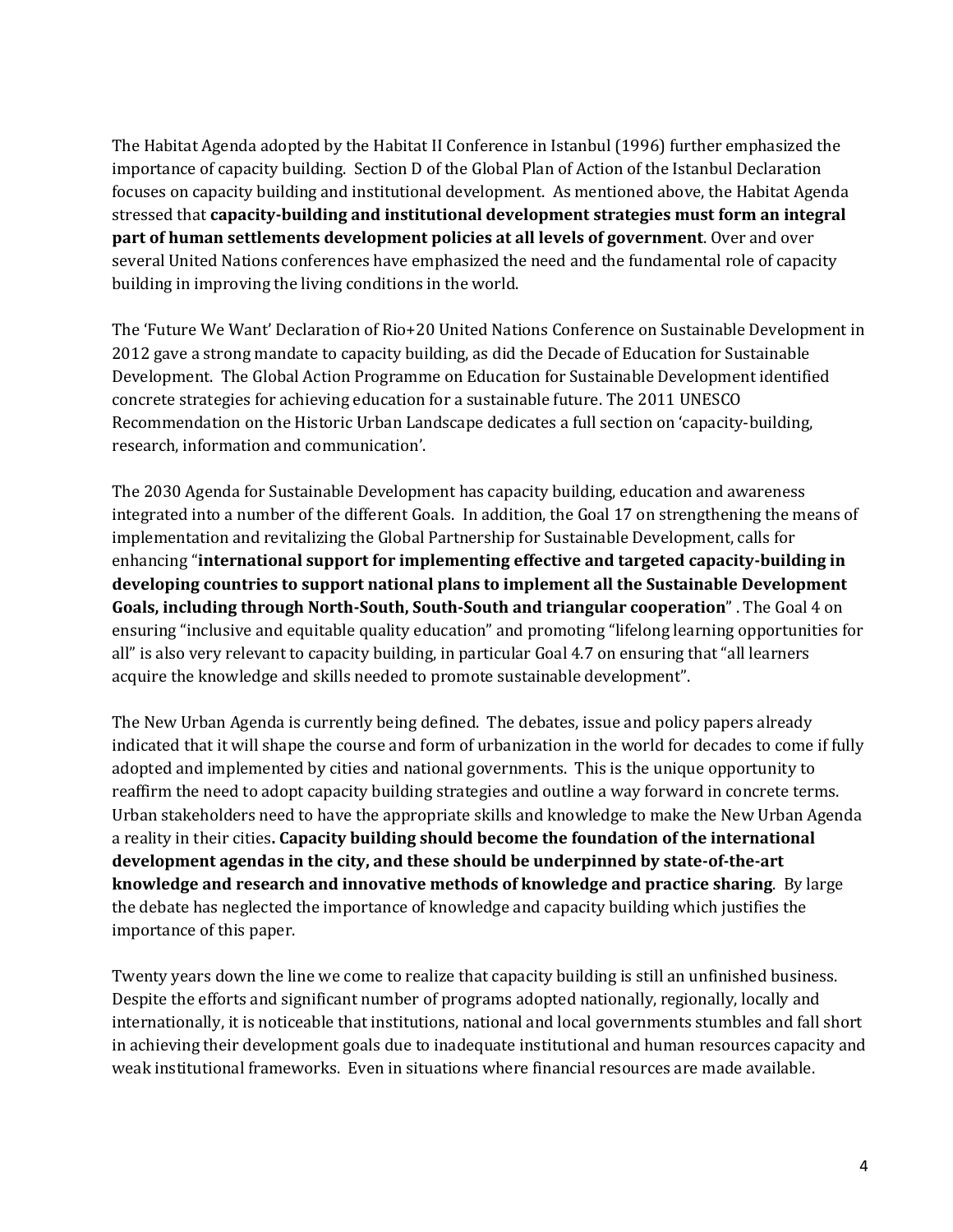This is the fundamental reason behind this paper. It intends to bring to the attention of all involved in the Habitat III process that knowledge, skills enhancement, and the development of know-how through capacity building processes and problem-solving education should gain a central place in the New Urban Agenda and the Quito Plan of Implementation that are expected to be adopted in October 2016. **Strengthening urban institutions must be part and parcel of the new paradigm of sustainable urban development**.

The point of departure of this paper is that **without strong institutions that are capable to plan, manage and implement development policies, and exercise and apply planning and management instruments to guide urbanization, and can rely on well-trained and capacitated staff who are capable to respond adequately to the challenges derived from urbanization and the demands of cities and its citizens, it is nearly impossible to assure that cities will become a sustainable place to live and work in dignity and peace.** 

By default, one of the imperatives is that more opportunities and different modalities to acquire knowledge, develop skills and consolidate know-how should be made available to individuals, practitioners, policy makers, urban managers and decision makers in order to enable them to formulate evidence-based policies, programs and projects and take well-informed decisions. This should be concomitant with institution building programs to strengthen institutions and turn them into leaders of innovation, efficiency, transparency and urban transformation. Strengthening institutions goes handin-hand with the consolidation of stable and well-functioning institutional and organizational environment within which all takes place. The achievement of sustainable urban development and ultimately the success of the New Urban Agenda and the SDG11 are intimately conditioned to the quality of human resources, the strength of institutions and the institutional and regulatory frameworks that they operate.

Thus, **the implementation of the New Urban Agenda and the SDG11 and the realization of their transformative elements on the ground will depend on the ability of institutions and individuals to move away from status-quo urbanization towards a new paradigm of sustainable urban development**. This is where knowledge development, capacity building, training and problem-solving education, city to city cooperation, peer to peer learning and different forms of knowledge and practice exchange will make a difference. This is where universities, training institutions, think tanks, development NGO's and communities of practice have an important role to play. But also donor organizations, multilateral and bilateral development cooperation institutions.

During the period from Habitat II to Habitat III, some countries and cities in the developing world adopted capacity building as mainstream in their development plans**. Ethiopia**, for example, adopted a comprehensive capacity development strategy supported by external partners and strengthened an existing national institution<sup>8</sup> to plan and implement training and capacity development programs addressed to technical cadre of local governments but also city managers, mayors and policy makers. A master program on urban management was developed and provided training and education to a remarkable number of public servants working at different levels of local government. It further enlarged to a number of training and continuous education programs.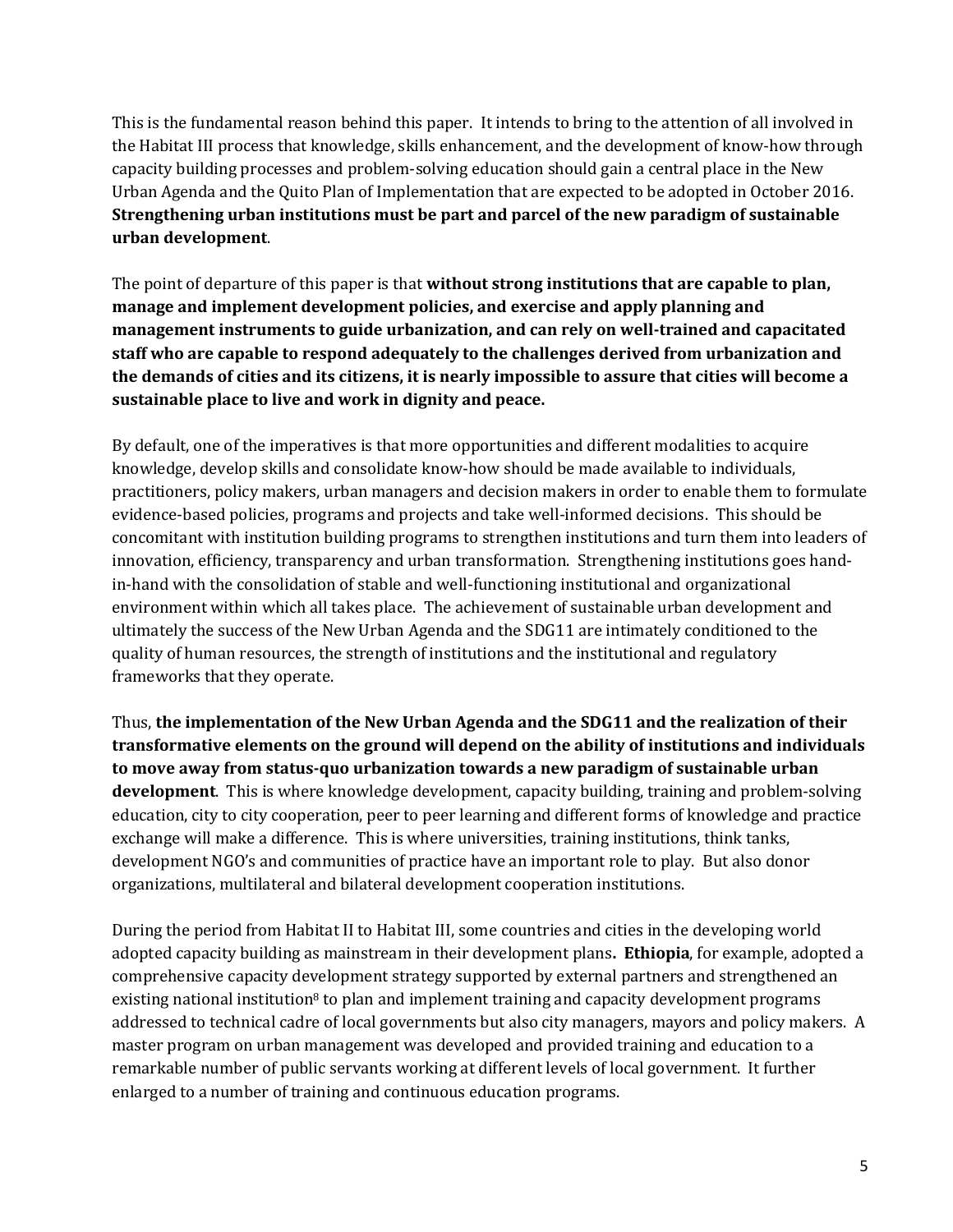**Indonesia** undertook an ambitious capacity building and training program to support the Integrated Urban Infrastructure Development Programme totally embedded into the national strategy to strengthen local level institutions to manage, plan and execute infrastructure development programs. It is worth mentioning that Indonesia, alike Ethiopia, has placed capacity building at the top of the policy agenda of its national government for many years, allocating resources, facilitating double degree education with foreign universities, and sponsoring nationals to pursue post-graduation and specialized education to strengthen the capacity of the government labor force. A significant part of its GDP is allocated to capacity development.

In **Brazil,** in the aftermath of the enactment of the Cities Statute and the mandatory development of participatory urban development plans in cities with more than 20,000 inhabitants, the Ministry of Cities embarked into an ambitious national capacity building program that included in-situ training and massive online courses reaching more than 25,000 professionals within a short period of time. The goal was to strengthen the ability of cities and municipalities to manage urban development with up to date knowledge and tools. External partners helped the ministry to get access to expertise and wide dissemination of programs, tools, information and online education.

These three cases counted on external partners assisting in the development of the knowledge and training packages, curricula and training of trainers.

For many years the **Government of the Netherlands** adopted a development cooperation policy that promoted the strengthening and/or development of capacity building institutions in developing countries, combining a process of transfer of knowledge and expertise through its international education institutes with endogenous in-country capacity strengthening strategy<sup>9</sup> that helped to establish national institutions and capacity building programs in various countries focusing on housing and urban development<sup>10</sup>.

There are many of similar cases. These are flagship examples from which one can draw important lessons for the New Urban Agenda. **First**, capacity building needs to be closely linked with development objectives and ongoing transformation processes in order to remain effective and demand-driven. **Second**, there were clearly defined needs and demands as well as gaps to be addressed through different forms of capacity building. **Third**, funding is key to allow for continuation and prolonged impact. And **finally**, the existence of a solid capacity building institution with proven knowhow and acting as external partners propelled endogenous processes while enabling access to cutting edge knowledge and high level on-the-job training assistance.

# <span id="page-5-0"></span>**2. The Meaning and Scope of Capacity Building for Sustainable Cities**

Capacity building is a transformative engine for creating and maintaining development change. It is strongly associated with effectiveness of organizations and individuals<sup>11</sup>. Thus it is intrinsically linked to the ability to understand problems and design solutions to resolve them, to deliver and sustain development programs over time. It has been widely recognized by international development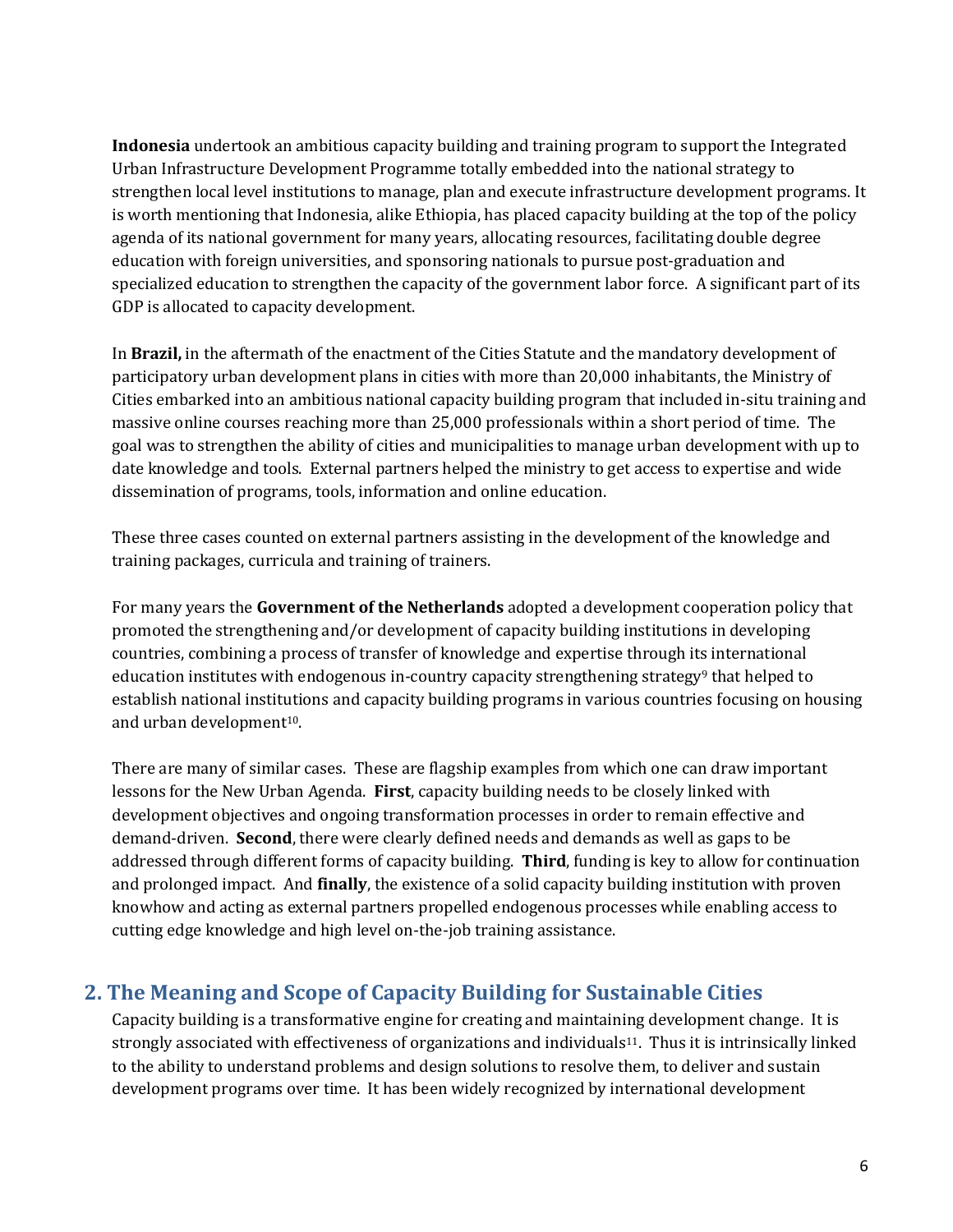cooperation agencies and national and local governments that it is a fundamental condition for achieving development<sup>12</sup>. It is intimately associated with institution building and strengthening human resources as well as the institutional environment in which they operate. 'Capacity building' and 'capacity development' are terms used interchangeably in this paper and they mean exactly the same as defined herein.

The Agenda 21 adopted by the 1992 United Nations Conference on Environment and Development (UNCED), defined Capacity Building as an activity that encompasses the country's human, scientific, technological, organizational, institutional and resource capabilities. **A fundamental goal of capacity building is to enhance the ability to evaluate and address the crucial questions related to policy choices and modes of implementation among development options,** based on an understanding of environment potentials and limits and of needs perceived by the people of the country concerned"13.

**Capacity building for sustainable urbanization is a multi-facetted process**<sup>14</sup> by which the ability of multiple stakeholders and institutions at all levels of governance are strengthened, developed and consolidated, enabling individuals and institutions to formulate, plan, implement, manage and enforce public policies towards sustainable urban development. It develops the ability to understand the spatial dimension of sustainable development, the urban governance systems and the elements that produce urban prosperity such as housing and infrastructure development, urban mobility, slums and social exclusion, environmental sustainability, urban planning and municipal finance.

Reinforcing the institutional and organizational framework that governs urbanization and strengthening the capacity of public and non-public stakeholders must be part and parcel of the New Urban Agenda for the next 20 years**. Capacity building for sustainable, inclusive and just cities is the foundation for the shift in paradigm towards the path of planned urbanization managed by the rule of law and led by urban plans that altogether generate prosperity and wealth for all**.

This means in practice the strengthening of the capability of multiple stakeholders that include but not limited to local, national and regional governments, local government associations, civil society organizations, NGO's, the academia and research institutions. Specific target groups should be given attention such as urban planners, economists, housing practitioners, civil engineers and public administrators whose disciplines reinforce the multidisciplinary character of urbanization. But also the development of an enabling institutional environment for the New Urban Agenda to be adopted, planned and executed. It integrates human resources development, institutional change and improvement of institutional, legal and financial frameworks<sup>15</sup>.

In other words, capacity building implies the implementation of a number of activities and programs to support development change intrinsic to the New Urban Agenda. It ranges from long-term institution building programs aiming at the development of sustainable institutions to on-the-job training and various forms of knowledge and know-how development geared to strengthen human resources, the social capital of urban institutions. But it also includes tailor-made training, peer-to-peer learning and web-based education, action learning, problem-solving education and south-south cooperation.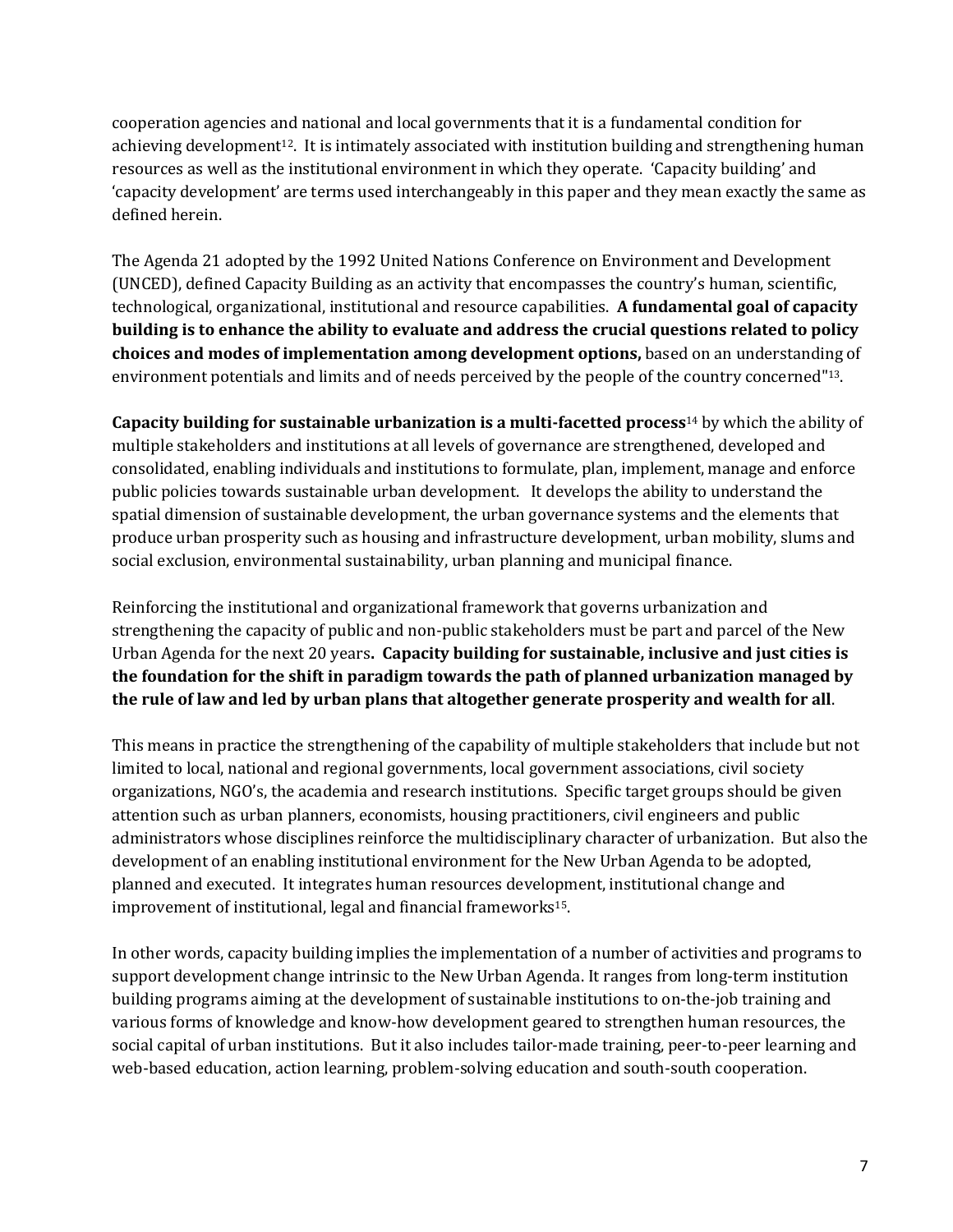**The need of and the multi-faceted aspect of capacity building has been recognized by bilateral and international development agencies.** According to DFID, capacity development refers to the capacity of individuals, organizations and the broader institutional framework within which individuals and organizations operate to deliver specific tasks and mandates. Capacity development goes well beyond the public sector and includes capacity development in the private sector, civil society and research organizations16.

According to OEDC DAC, capacity is the ability of people, organizations and society as a whole to manage their affairs successfully. **Capacity Development is the process whereby people, organizations and society as a whole unleash, strengthen, create, adapt and maintain capacity over time**. Capacity development refers to the things that outside partners can do to support, facilitate or catalyze capacity development and related change processes<sup>17</sup>. Capacity development is thus more than enhancing knowledge and skills of individuals. It depends crucially on the quality of the organizations in which they work. In turn, the operations of particular organizations are influenced by the enabling environment – the structures of power and influence and the institutions – in which they are embedded. Consequently, capacity is not only about skills and procedures; it is also about incentives and governance18.

A review of the last decades of development demonstrated an evolution from a technical view of capacity building that looked at it as practices of transfer of knowledge towards the notion of capacity building as an endogenous process with full ownership of development partners (recipients of capacity building services) and geared to problem-solving and sustainability.

# <span id="page-7-0"></span>**3. Urban challenges in a nutshell: the piecemeal of building capacities and competencies**

The Habitat III Conference is scheduled to take place in a crucial turning point of world development. More than 50% of humanity already lives in urban agglomerations and data suggests that during the next 30 years this will increase to nearly 70%. The earth is becoming an urban planet comprised of a network of cities and urban agglomerations of different size, nature and functions that need to be well managed and guided by plans and strong institutions operating within an enabling institutional and organizational environment.

**Urbanization is a transformative force that generates wealth and prosperity, particularly if it is well managed and planned by active public policies that safeguards public interests, preserves its environmental resources, provides opportunities for adequate housing and human development and respects human rights and enhance gender equality. This is the responsibility of urban institutions and the individuals that make them work**. Never before has the capability of individuals and organizations become so critical for the future of a sustainable urban planet.

Cities and urban agglomerations generate an economy of scale bringing together people and economic activities that are the sources of innovation, technological development and social transformations. In order words, the spatial dimension of development matters next to the economic, social and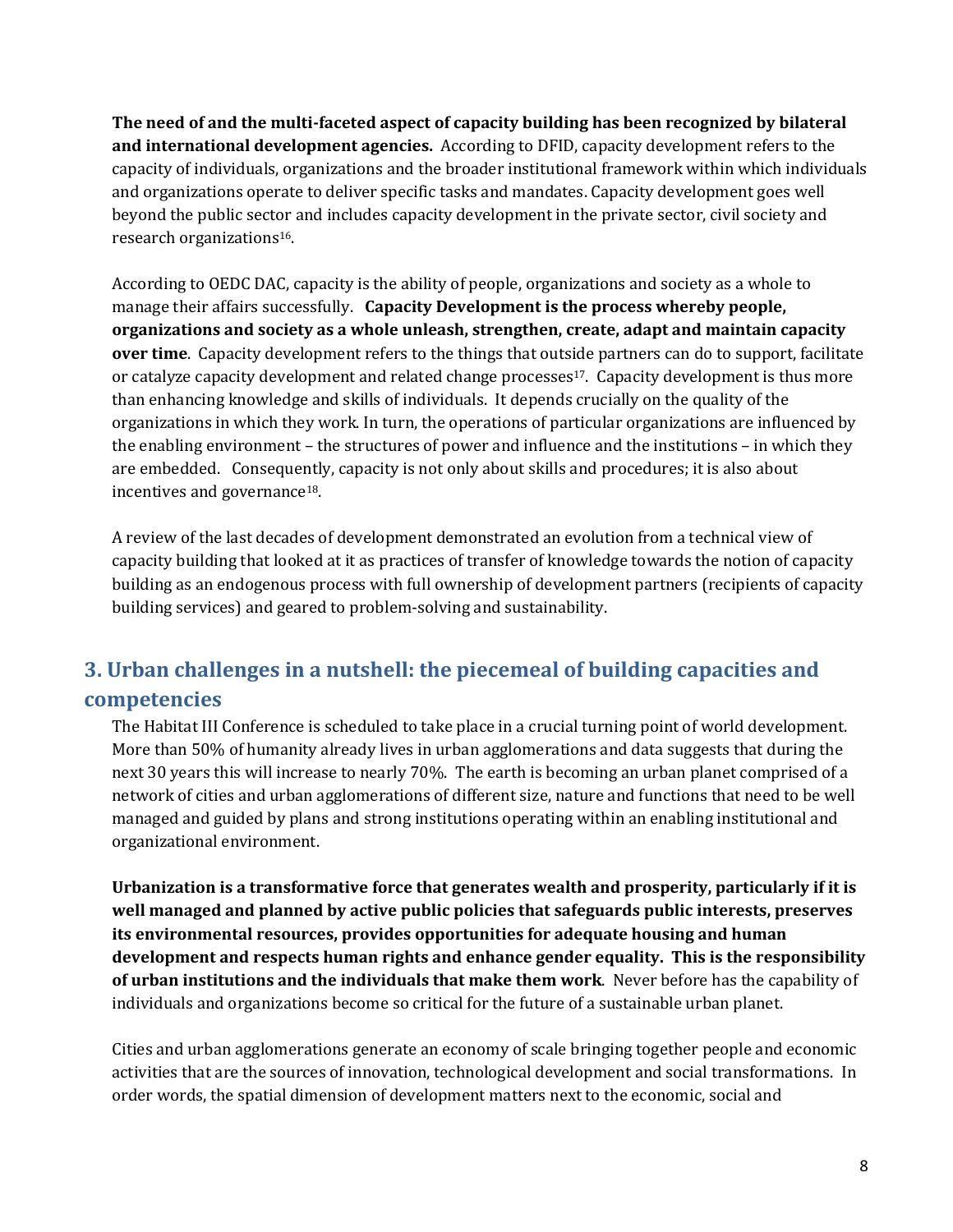environmental dimensions to produce sustainable urbanization. The 2030 Agenda for Sustainable Development particularly the Sustainable Development Goal 11 reaffirms the role of cities and human settlements in the Sustainable Development equation. Thus, there will be no sustainable development if cities and human settlements are not able to embark into a sustainable urbanization path, as outlined in the New Urban Agenda under discussion. The knowledge, skills, know-how that are required to planning, managing and guiding cities and human settlements into this path are the piecemeal of capacity building.

**Urbanization is not simply a demographic phenomenon.** It is a human construct. A driver of economic development and wealth creation *that can potentially nurture solutions to global challenges<sup>19</sup> provided that it is* well managed to harness its potential and mitigate the liabilities it produces such slum formation, urban sprawl and rising inequalities and social-spatial exclusion that affect women in particular. **In some parts of the world, urbanization has become a synonym of slum formation meaning that cities are expanding on the basis of informal land development processes and not on the basis of enacted land use ordinances and adopted urban development plans.** Investments in infrastructure are lagging behind. City and local governments are falling short in their capacity to plan and manage urban growth and absorb it within the rules of law governing urbanization and land use. Associating the growth of slums only to poverty is misleading and not consistent to data from different places showing that informality grows much faster than poverty. Economic growth has taken many out of poverty and yet people resort to slums and informal settlement to resolve their housing problems. The scarcity of affordable housing is one of the deep-rooted causes of slum formation. Policy makers and housing practitioners have not fully understood the functioning of the housing sector and its impact on cities and urban development. This is one of the critical areas that need capacity building.

Furthermore, cities and local governments by large demonstrate weak capacity to levy and collect revenues within their jurisdiction showing a remarkable inability to apply land-based finance instruments and benefit from modern tools of urban land management. If not properly planned, managed, self-financed and guided by transformative policies and innovative approaches, urbanization may produce liability and generate negative externalities that will severely jeopardize human development and the opportunities of future generations. Environmental impacts and climate change are bringing other important elements into planning and management of urbanization, particularly on themes related to greenhouse gas emissions related to building and construction industry and urban mobility, and the containment and expansion of the ecological footprint of cities and urban agglomerations. Well planned and well managed cities are a function of sustainable development which underscores their existing capacity to do so.

**Undeniably, the successful implementation of the New Urban Agenda will depend largely on the skills and capacity of urban stakeholders to understand urbanization, transform propositions into actions, develop and make use of tools and knowledge to guide cities towards a sustainable future**. But this is not sufficient if the institutional and organizational environment as well as the urban governance systems with its rules, norms and incentives is not developed along with the strengthening of the capacity of individuals and cadres.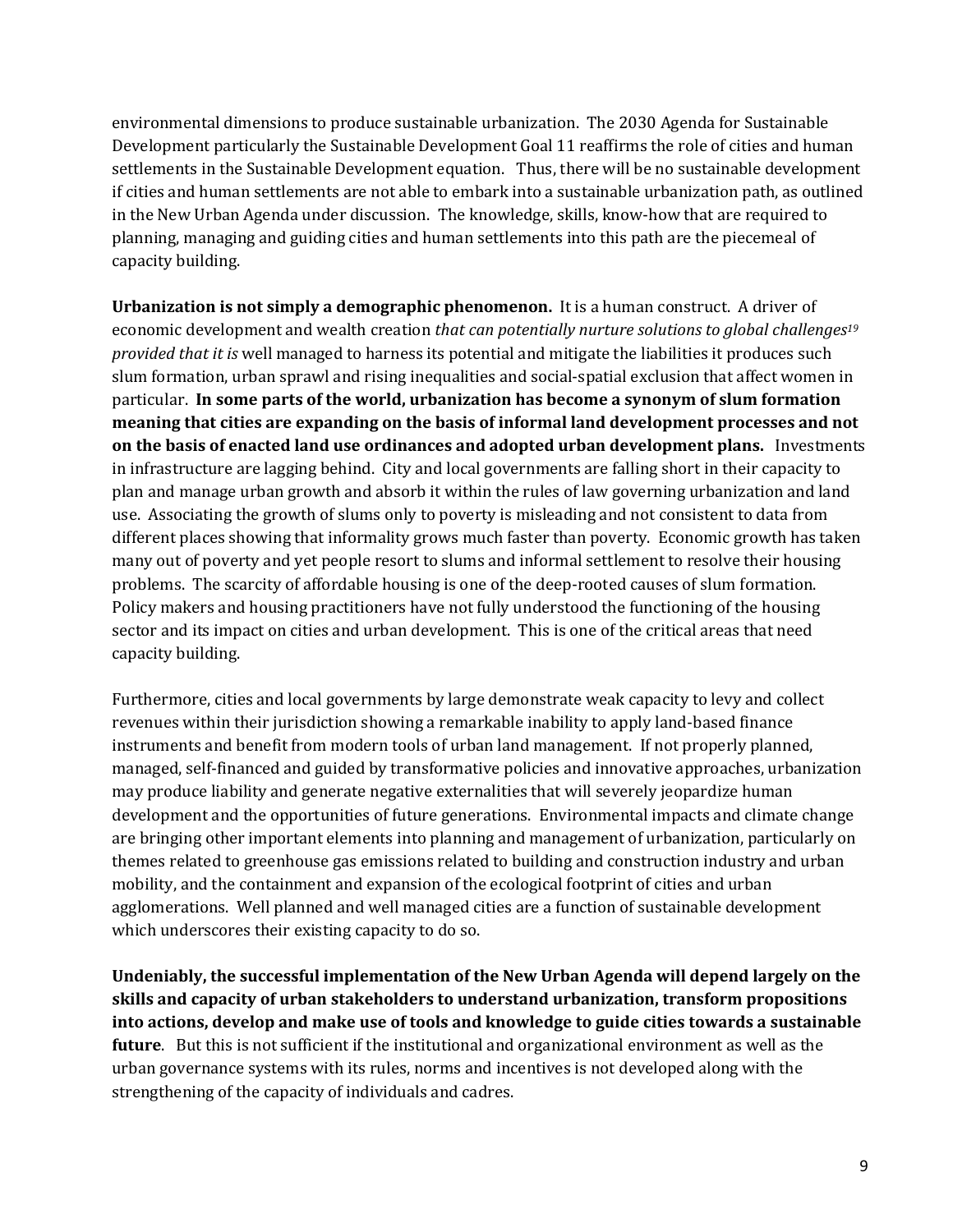While national governments are ultimately responsible, local stakeholders will be at the centre of implementing the New Urban Agenda and the Goal 11 of the Sustainable Development Goals. Strengthening the capacities of local stakeholders, such as local government officials, local politicians, technical cadres and civil society is sine-qua-non condition for the paradigm shift proposed by the new international agendas. The role of capacity building is to enable all of the different groups of urban stakeholders to actively contribute to the implementation of the New Urban Agenda and to help make the New Urban Agenda a reality.

The multidisciplinary character of urbanization calls for the integration of urban planning and design, urban finance and legislation in order to produce planned urbanization that generates wealth and prosperity. Research, new knowledge and approaches to achieve better and feasible urban solutions are needed and therefore universities must join the capacity building efforts. **A holistic view to urbanization calls for an integrated approach requiring different disciplines to work together to ensure that they are synchronized to enable urbanization to become a driver of urban prosperity** where no one is left behind. Urban stakeholders should have the right skills to work in such environment.

**Different stakeholder groups have also differentiated capacity gaps and needs that need to be identified and responded adequately.** For example, local governments require technical skills, ability to connect different areas of urban development and manage conflict resolution between interests and demands on location and land use. The ability to forge partnerships and mobilize all urban stakeholders is critical for a safe, inclusive, resilient and sustainable city. Civil society organizations, on the other hand, need the technical skills, knowledge and the ability to meaningfully participate in decision making while exercising their rights and press for safeguarding the public goods. The private sector should have the capacity to participate in urban development and to contribute where they are best in terms of innovations, technology, finance and management tools. Universities should play their role in the development of knowledge, practical skills and competencies required to understand and manage urbanization within a dynamic and volatile environment. But also have the ability to play an active role as a stakeholder in sustainable urban development.

The need to harness evidence-based and well-informed policies and urban strategies to sustain the implementation of the New Urban Agenda, in tandem with the 2030 Agenda for Sustainable Development underscores the need to develop capacity to collect, retrieve and analyze data disaggregated by sex and age. This is a key competence for the monitoring and reporting of the implementation of the New Urban Agenda and the Sustainable Development Goals.

It is also important to consider capacity building at the national level. While cities and regions may have considerable devolved powers, there is a need for national approaches to manage urbanization spatially in the broader territory in order to enable villages, cities and metropolitan regions to play their role as key forces of national and local development. National urban policy identifies development priorities, gives guidance on territorial development and enables better coordination and locational decisions on public and private investments. Capacity building is needed in order to develop and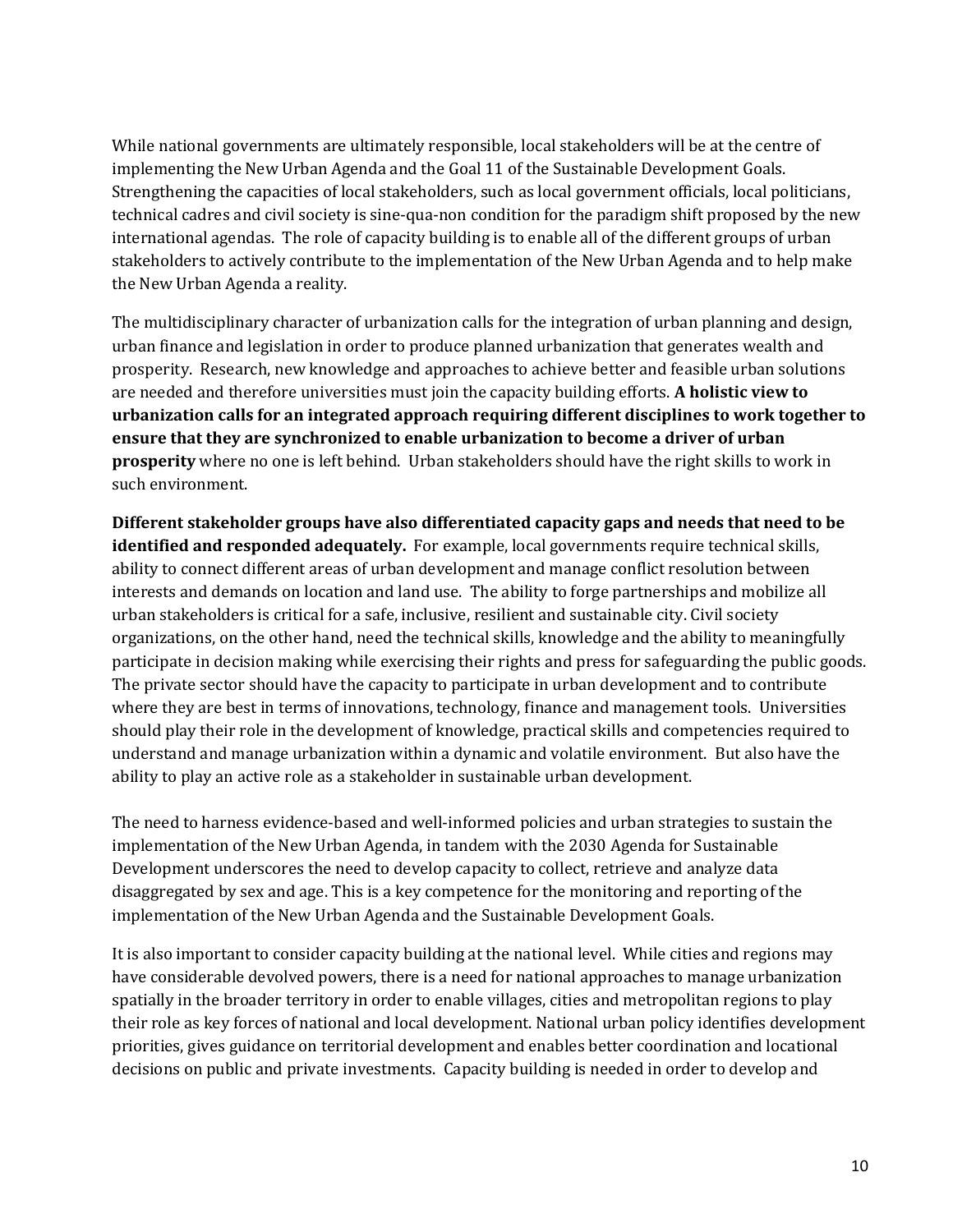strengthen the ability of national institutions to implement the New Urban Agenda through national policies and strategies.

# <span id="page-10-0"></span>**4. Capacity Building Propositions for Habitat III and the New Urban Agenda**

### <span id="page-10-1"></span>**4.1. Capacity building is integrated into the implementation arrangements of the New Urban Agenda and focuses on its core elements**

Reversing the predatory path of urban development and guiding cities to move from unplanned and informal urbanization modes towards a planned and sustainable urbanization model requires robust capacity and institution building. This should develop capacities to develop and implement integrated urban development approaches that link rules and regulations, urban planning and design and urban finance, with housing development and the provision of serviced land placed at the center of the new strategy. The adoption of the New Urban Agenda must incorporate capacity development actions leading to establishing and/or strengthening local capacity to plan, execute and manage its implementation which should ultimately bring urbanization to a planned city development pathway and ultimately curb informal land development processes and slum proliferation.

#### <span id="page-10-2"></span>**4.2. Capacity building to support evidence-based policy making and implementation**

The 2030 Agenda for Sustainable Development and the New Urban Agenda require national and local data collection, retrieval, maintenance, analysis and reporting. This will lead to monitoring and development of indicators to assist in implementation and public policy assessment. This should create the basis for evidence-based and well-informed decision-making on urban development policies if this is accompanied by training, technical assistance and institution building programs. The type of skills, knowledge and institutional set-up that exist today are inadequate in most places in the developing world and needs to be strengthened and/or developed from scratch. Innovative approaches should be adopted combining the use of e-learning and online platforms backed by ICT solutions to gain scale and wide dissemination. Specific challenges need to be considered. Gender equality, for example, will require data collection disaggregated by sex and age which is sine-qua-non condition to mainstream gender into the implementation of the New Urban Agenda.

#### <span id="page-10-3"></span>**4.3. Partnerships amongst knowledge-based institutions and capacity building organizations must be strengthened through the implementation of the New Urban Agenda**

Capacity building for the New Urban Agenda should be part and parcel of its implementation at the local level and strengthen the capacity of cities, local governments and local authorities to plan, manage, and implement sustainable urban development policies, programs and projects. It should draw on the expertise, know-how and institutional capacity of a wide range of institutions that have the proven ability to assess training needs and competence gaps in the urban sector and that are capable to design and deliver educational and training products for direct application. In order to bring capacity building to the desired scale and results, it should foster partnership to achieve the strengthening of the capacity of implementing agencies. Partnership amongst universities, national and international training institutions, government schools and public administration institutions as well as NGO's must be constructed as part of the New Urban Agenda. Such partnership should make use of training of trainers approaches as well as collaborative in-situ problem-solving training and education. This will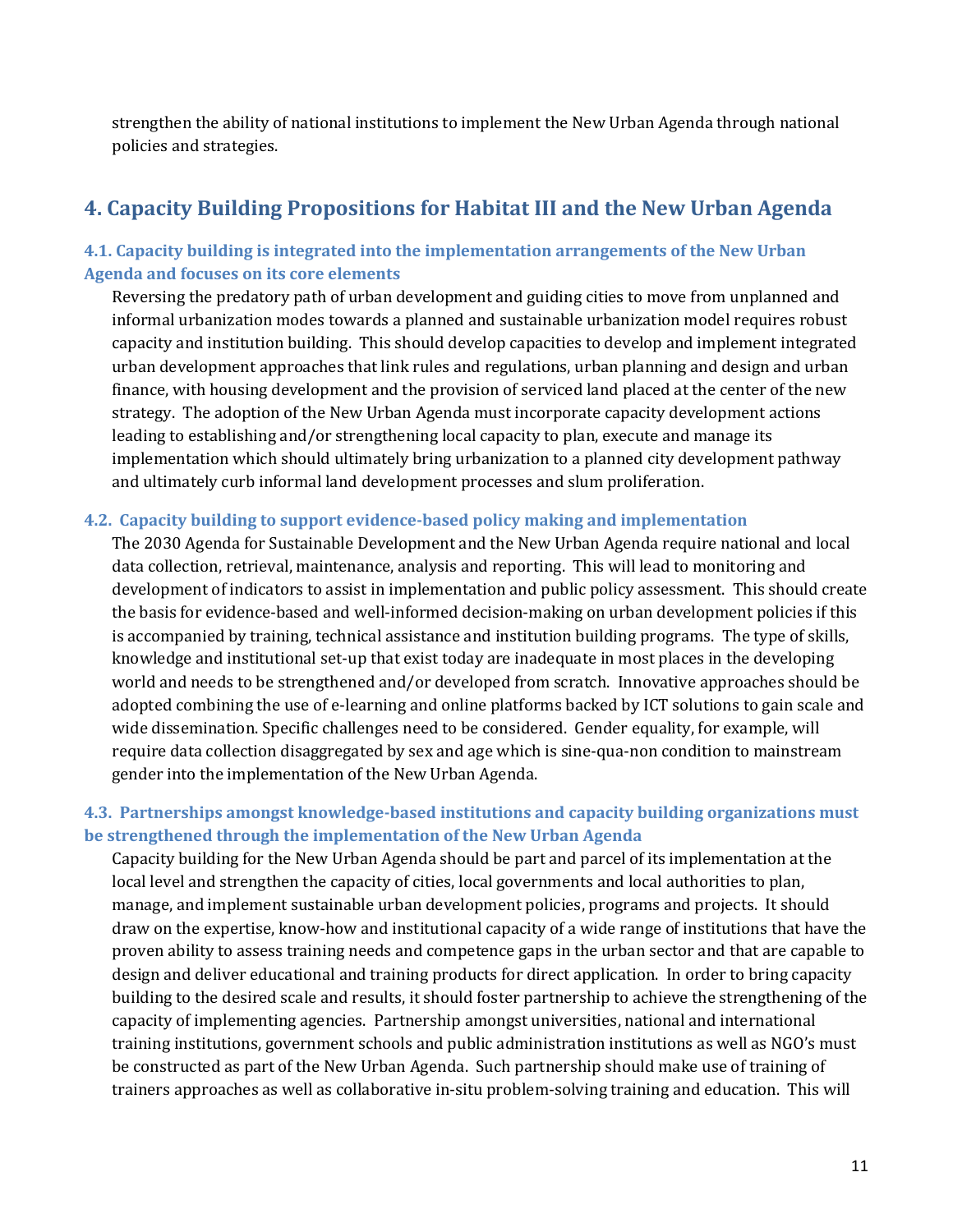foster cross-fertilization and propel endogenous processes to sustain national and local implementation. The funding of the New Urban Agenda should incorporate capacity building activities.

### <span id="page-11-0"></span>**4.4. New Curricula for the creation of a new generation of urban practitioners should be supported by the New Urban Agenda**

New competencies to face urban development challenges in an integrated manner must be developed and supported by university curricula aiming at the creation of a new generation of urban professionals who are capable to understand urbanization in development contexts and work in a multidisciplinary context that includes but not limited to disciplines such as social sciences, cultural heritage, urban economy and real estate market.20 This is in line with the deliberations of university and researchers meetings at the seventh session of the World Urban Forum (2014). Evidences from this meeting demonstrate that universities are undertaking innovative initiatives worldwide that connect them with local communities and city governments. This hands-on-the-problem approach generate external curricular activities and provide for direct engagement of students and academic staff in problemsolving and implementation. This is certainly a very positive development that should lead to applied urban research, integrated curricula and in-situ capacity building. The New Urban Agenda should encourage, promote and facilitate the development of new curricula in the various fields that have direct interface with urbanization. This is critical for the formation of a new generation of urban managers. The UNESCO-led Decade for Education on Sustainable Development and the global action program on Education for Sustainable Development adopted by a large community of universities worldwide, the UN-Habitat Partner's University Initiative (UNI), and the UNEP sponsored Global Universities Partnership on Environment and Sustainability (GUPES), and the Higher Education Sustainability Initiative (HESI) are examples of this global effort that should be supported institutionally and financially by the means of implementation of the New Urban Agenda.

### <span id="page-11-1"></span>**4.5 . As means of implementation, the New Urban Agenda should adopt innovative and transformative capacity building strategies to establish the institutional and human resources basis for its implementation.**

The rise and advance of ITC technologies during the last two decades since Habitat II enabled the development of several platforms for online education and capacity building. Universities, training institutions, governments, regional development banks such as IADB-Inter American Development Bank and ADB-the Asian Development Bank, the World Bank, UN-Habitat and bilateral development cooperation institutions have embraced the technology and have made use of web-based applications to disseminate methods, tools, best practices, online courses, discussion threads and publications on various focus areas of urbanization.

Knowledge acquired from projects and lessons learned have also been made available in web portals to improve the quality of development assistance of these institutions. The strengthening of capacity of partner institutions to implement programs have also been done through these methods. Massive Open Online Courses-MOOCs, webinars, global urban lectures series, podcasts and e-learning products have made a revolution in the packaging and delivery of knowledge, training and information to a wider public. This has been further transformed by mobile telephone and online applications which brought information and knowledge to the finger tip of users worldwide. However, this is still fragmented and without the depth and the focus which now can be given by a New Urban Agenda. The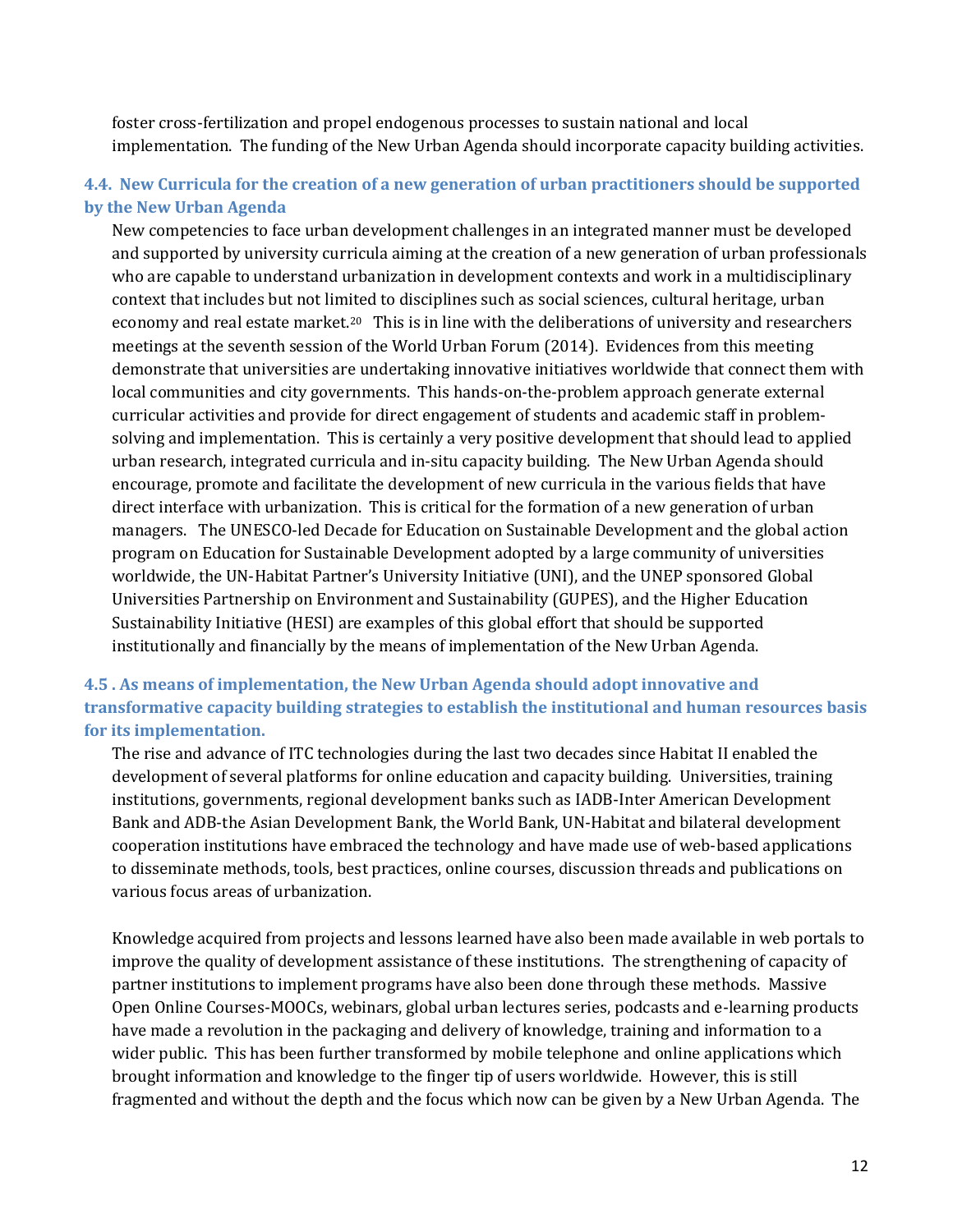results have also been mixed. However, there is absolutely little doubt that this will further evolve and should become an important means to make knowledge and information available for all which is per se one step in the capacity building process.

The UNCC-Learn Platform, the One UN Climate Change Learning Partnership, illustrates well this trend. It is a good example about how knowledge, training modules, resources and a network of institutions are assembled within a one-window shop concept and made accessible to the global community. The advance and consolidation of smart cities strategies and the establishment of networks of smart cities goes hand-in-hand with this technology development which should further strengthen the information and knowledge-based economy in cities and urban agglomerations. The economy of agglomerations provides a unique concentration of service providers, users and beneficiaries which triggers innovation and diversity and cost-effective service provision. Local governments are increasingly making use of these services and technological solutions in order to improve quality and efficiency of public services as well as to increase dialogue with the citizenry and exercise transparency in local governance. The New Urban Agenda must adopt a strategy that promotes and supports innovation in capacity building and the use of the ICT technologies to bring it to scale.

In addition to this, other innovative initiatives such city labs and peer-to-peer learning workshops are being designed to solve a particular problem in a given city, taking advantage of best practices and knowledge and practice exchange between teams of experts and senior executives and decision-makers from different cities; forms of south-south cooperation and triangular cooperation in the urban sector have flourished as well; professional planning associations are promoting accreditation programs and refresher courses to fine tune the capacity and ability of their members. On-the-job training and modular education have also been widespread. The New Urban Agenda should support the establishment of a global vehicle for developing and strengthening capacity for sustainable urbanization where knowledge, skills, methodologies, state-of-the-art tools and best practices can be accessed.

### <span id="page-12-0"></span>**4.6. The New Urban Agenda should promote a global capacity building program targeting different urban stakeholders and urban institutions**

The successful implementation of the New Urban Agenda depends on the availability of institutions and individuals with the cutting-edge knowledge and skills on various disciplines related to housing and urban development. Different types of individuals such as practitioners, technical cadres, managers, senior executives and policy and decision makers must be considered. But also different types of institutions such as local governments, civil society organizations, NGO's, community-based organizations, higher education institutions, training institutions, association of municipalities, government schools and public administration institutes, centers of excellence should all be considered both as providers as well as recipients of capacity building services. All urban actors of society - public, private, and non-governmental should be involved in a participatory manner<sup>21</sup> in the efforts of making cities work for sustainable development.

Urban stakeholders constitute a force that shapes the urban fabric, its socio-economic structure and its changing heritage, determining the new dynamics of urbanization. These urban stakeholders are local governments, civil society organizations, academia, private sector and habitants of the city, including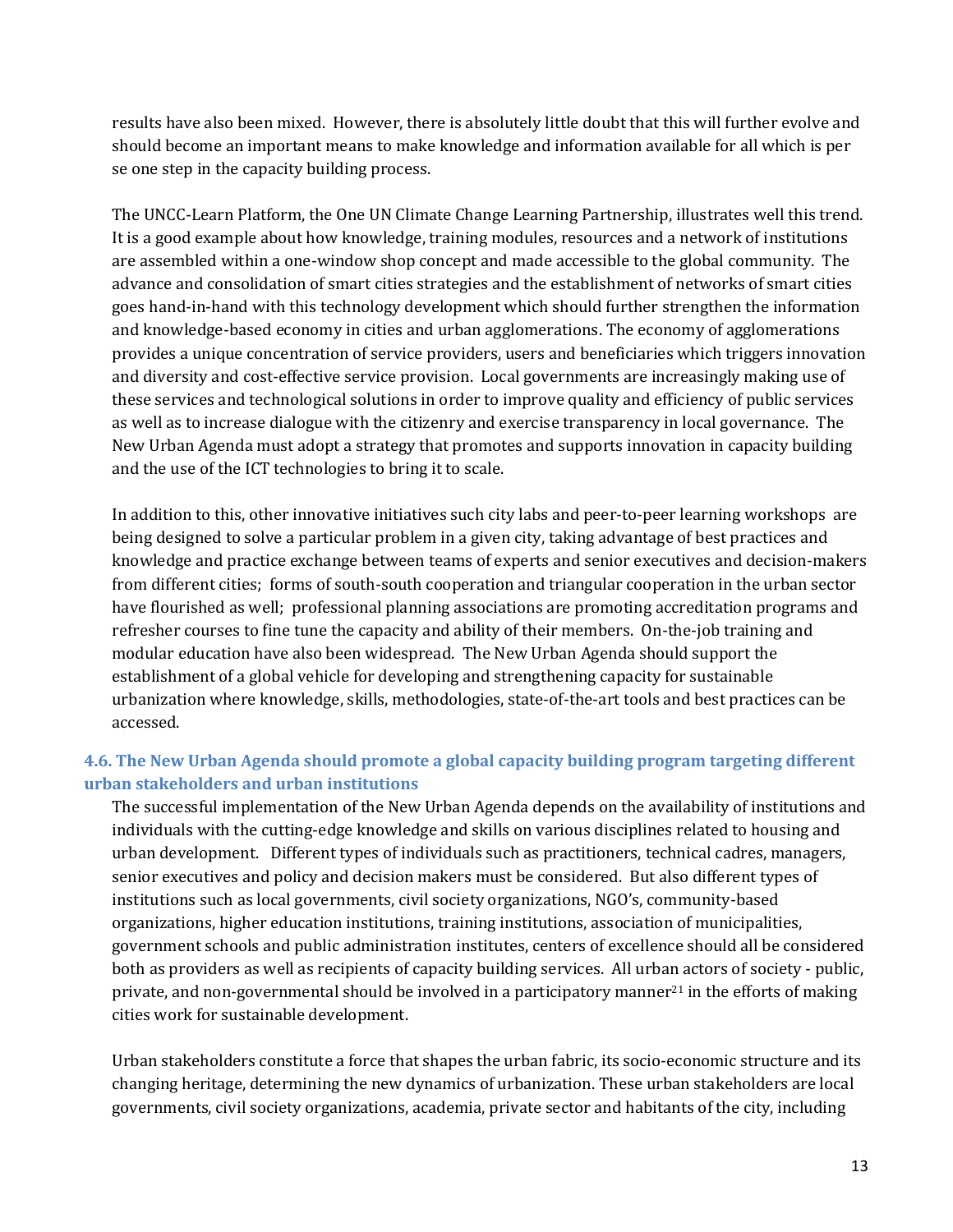slum dwellers and new migrants to cities. Special attention should be given to involving the most vulnerable populations such as the slum dwellers, elderly, women and children, and to ensure that cities are inclusive and safe places. The recognition of a diverse citizenship base with a stake in the process of urbanization, calls for more inclusive training programs, in line with the Education for Sustainable Development (ESD) Declaration, which recognizes *education as a vital means of implementation for sustainable development and emphasize the potential of ESD to empower learners to transform themselves and the society they live in by developing knowledge, skills, attitudes, competencies and values required for addressing global citizenship<sup>22</sup>* . Moreover, the Goal 4.7 of the Sustainable Development Goals refers to all learners acquiring the knowledge and skills needed to promote sustainable development.

### <span id="page-13-0"></span>**4.7. Capacity building must be part and parcel of policy making and implementation in the New Urban Agenda**

At the early stage of the cycle of policy making not only problems but capacities and competencies in the different sectors should be assessed in order to define needs and gaps. Knowledge gaps, pitfalls in competences as well as institutional-related performance shortcomings and individual-related performance deficiencies need all to be mapped<sup>23</sup>. This will help identify weaknesses that may jeopardize the success of the policy under consideration. The New Urban Agenda should promote the common practice of Training Needs Assessment at the forefront of policy development as a way to ensure that people and organizations are adequately prepared to perform effectively in the design, planning, implementation and management of programs and public policies. <sup>24</sup> It has been recognized that scarcity of qualified human resources at all levels - policy, managerial, and technical has been for long one of the main obstacles to the improvement of cities and human settlements<sup>25</sup>.

This challenge has become even more pressing since Habitat II as a result of several global developments, namely: decentralization and devolution of responsibilities to local governments; the unprecedented scale of population increase and urban growth leading to demographic and social pressures at the local level resulting into unmet demand for housing, infrastructure and public services; increasing informal urbanization and uncontrolled land occupation generating slums, vulnerabilities and life threatening situations to be dealt with by local governments. The pressure is at the local level where the capacity is weak both institutional and of human resources. Thus, strengthening the capacity of local governments is about making cities work for a sustainable urban planet as advocated by the New Urban Agenda which makes capacity building a must in the new generation of urban policies

### <span id="page-13-1"></span>**4.8. Capacity building should be result-based and be assessed and monitored in order to anticipate the changes of urbanization**

The world is urbanizing and this trend will continue for the years to come. The process is dynamic and consequently solutions and tools that are relevant in 2016 may need to be revisited in the future, whether it remains relevant and responsive to the changes occurring in the social, economic, environmental and spatial dimensions of urbanization. A capacity building action plan must be reviewed regularly, at least every five years, to ensure that it continues to be relevant, demand-driven and uses the state-of-the-art knowledge, tools and methodologies. Besides that, training impact assessment and training-related development outcomes must be monitored, assessed and reported. It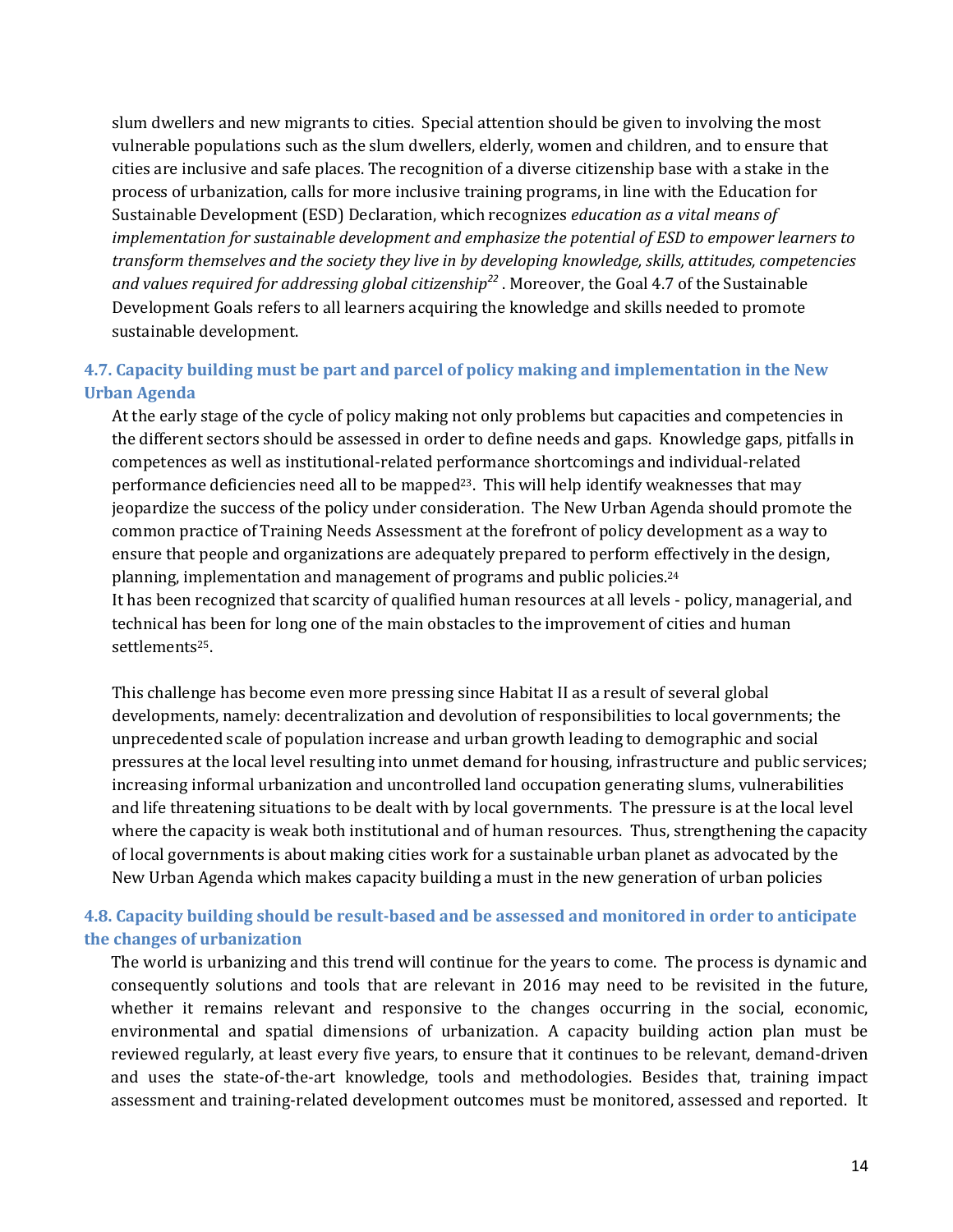takes time to change attitude, develop in-depth understanding of problems and learn from the application of new methods and approaches. Follow-up on training outcomes and measuring its impacts on public policies, organizational efficiency and effectiveness in decision making and improvements in the quality of policy decisions take time but should be part of the implementation of the New Urban Agenda.

 $1$  This paper has been prepared with the contribution from a number of people and was discussed in meetings organized within the preparatory process for the Habitat III Conference. It is an advance draft version submitted to participants, member states representatives and delegates to the Habitat III process as a contribution to the New Urban Agenda document. The following persons contributed in one way or another: Han Verschure, Professor Emeritus, Universit of Leuven; Ana Falu, Gender Hub Coordinator, Master Program Coordinator, Universidad Nacional de Cordoba; Carol Archer, University of Technology, Jamaica; Claudio Acioly Jr., Head Capacity Building Unit, UN-Habitat; Dr David Ness, Adjunct Associate Professor, University of South Australia; Dr Michele Acuto, Director UCL City Leadership Initiative and Research Director; Dr. Alexander R. Jachnow, Head of Department, Urban Strategies and Planning, IHS-Institute for Housing and Urband Development Studies, EUR. Ing.arch. Jitka Molnárová, Architect and Uranist, Governing the Large Metropolis; Jean Paul Addie, University College London; Juergen Forkel-Schubert, Focal Point PN5, Education for Sustainable Development, NGE 350; Lara Kinneir, Course Leader, MA Spatial Planning and Urban Design, London Metropolitan University; Lilia Blades, Capacity Development Unit, UN-Habitat; Mahesh Pradhan, Former of Head of UNEP's Environmental Education and Training Unit, UNEP; Michael Turner, UNESCO Chair in Urban Design and Conservation Studies, Bezalel Academy of Arts and Design; Michel Max Raynaud, Professor Agrege, University of Montreal; Miriam Liskova, SLLA Architects, University of Bratislava; Patricia ACOSTA Restrepo, Professor Urban Studies and Planning, EKISTIKA, Universida de Rosario; Poonam Prakash, Ph.D., Associate Professor, School of Planning and Architecture, New Delhi; Prof. Dr. Peter Gotsch, Associate Professor for Design and Urbanism, TU Damstadt; "Prof. Semra Atabay, Yildiz Technical University;" Sahar Attia, Acting Chair Habitat Partners University Initiative, UNI; Dean School of Architecture, Cairo University; Sandra Pinel, Fullbright NEXUS Scholar, Antioch University New England; Tokunbo Olorundami; Vincent Rotge, Tours University; "Zeynep Kacmaz, PhD, FHEA, IFS Unversity Colleage, London, UK;" Zinaida Fadeeva, HESI Member, United Nations University;

<sup>2</sup> Report of the United Nations Conference on Human Settlements (Habitat II), Istanbul, 3-14 June 1996 (United Nations publication, Sales No. E.97.IV.6), chap. I, resolution 1, annex II.

3 GA Resolution 66/288, annex

l

 $^4$  OECD (2006). The Challenge of Capacity Development: Working Towards Good Practice.

http://www.fao.org/fileadmin/templates/capacitybuilding/pdf/DAC\_paper\_final.pdf

<sup>5</sup> OECD (2005). The Paris Declaration on Aid Effectiveness and the Accra Agenda for Action.

http://www.oecd.org/dac/effectiveness/34428351.pdf

<sup>6</sup> The High Level Event on South-South Cooperation and Capacity Development. The Bogota Statement: Towards Effective and Inclusive Development Partnership (2010). http://www.oecd.org/development/effectiveness/45497536.pdf

<sup>7</sup> The Habitat Agenda, Istanbul Declaration on Human Settlements, http://www.un-documents.net/hab-ag.htm, accessed on 21st April 2016

<sup>8</sup> The Civil Service College

<sup>9</sup> Ruijsink, Saskia; Pennink, Carley, Hans Teerlink (2012). Are we making cities work? The Impact of 50 Years of capacity building for housing and urban development. Rotterdam: IHS-Institute for Housing and Urban Development Studies.

<sup>10</sup> The Indian Human Settlement Management Institute (HSMI), the Institute of Local Government Studies (ILGS) of Ghana, the Center of Habitat and Planning Studies (CEHAP) of the National University of Colombia, Medellin are some of the various training centers of excellence established through the support of the Development Cooperation of the Netherlands Government.

<sup>11</sup> Davidson, Forbes; Peltenburg, Monique; Teerlink, Hans and Patrick Wakely (1996). Building Capacities for Better Cities: CASES. Paper prepared for the round table Human Resources Development for Better Cities, Rotterdam, Netherlands, Oct/1995 and the Habitat II Conference, June 1996. Paper produced with the support from the Directorate General of